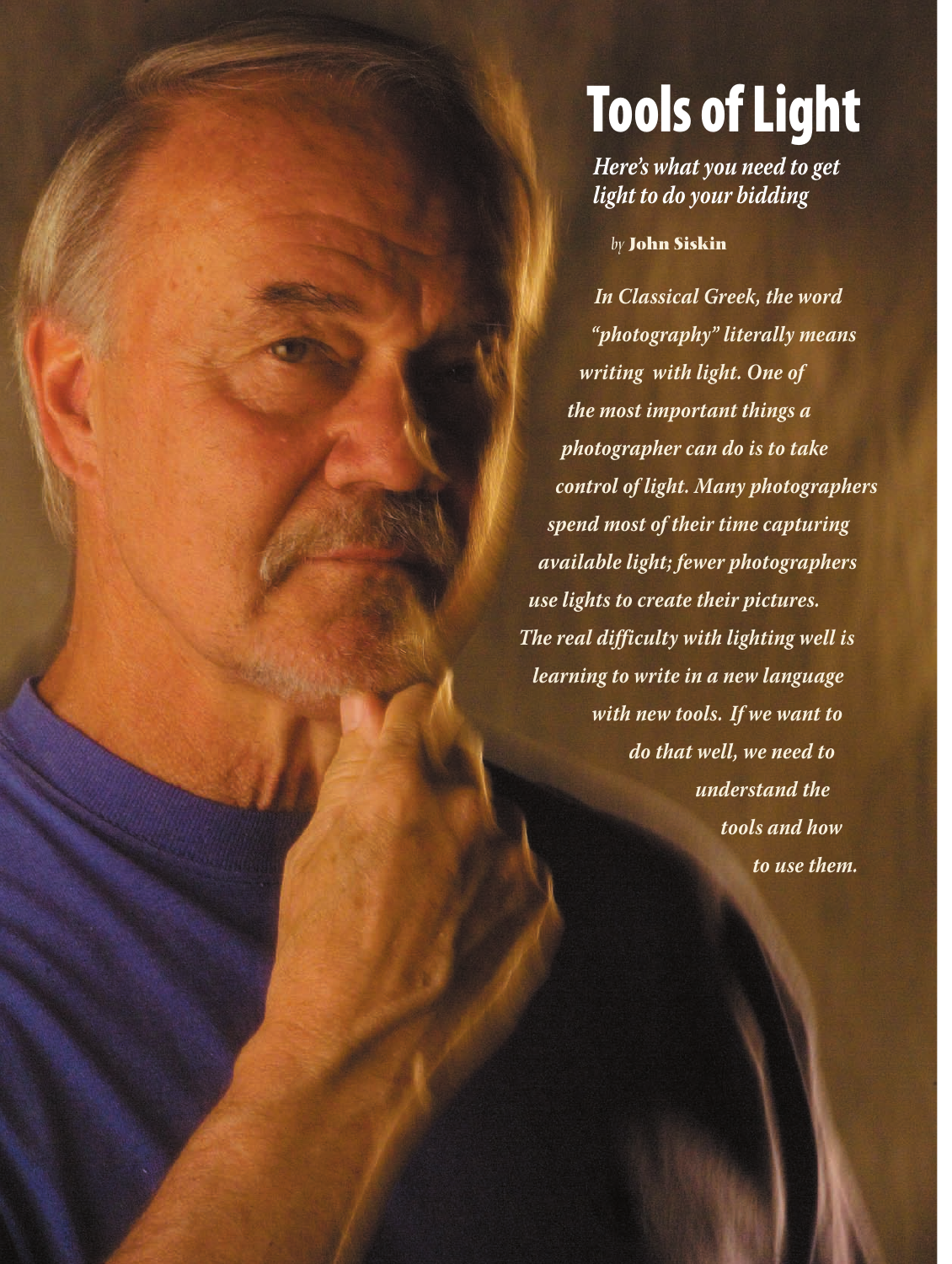fter a few decades of using lights, I **A** fter a few decades of using lights, I have become convinced that there are two and a half important things about light. The first is color. People who have come to photography since the advent of digital and auto color often think that the camera will fix the color automatically. While current digital cameras can fix many things, they don't do well with mixed light. So if you have daylight coming into a room lit with a lot of tungstenfilament light bulbs, you will have problems with color. Perhaps the daylight will be blue and the tungsten light neutral, or maybe the daylight will be neutral and the tungsten yellow, or it could be that everything is wrong. Some digital cameras actually create more separation between colors of light than film did.

## **Light sources**

The second important thing is the size of the light source. Although it may seem that a soft box is in some basic way different from an umbrella, the really important characteristic is size. A bigger light source has a softer look, it makes a much longer transition from light to dark, and there will be fewer shadows. A large light source actually lights each area of the subject from many different angles; it is as if each part of the subject is lit from each part of the light source. So a big source lights wrinkles and texture very differently from a small light source. The size of the light source is more important than its shape, though many people don't think so. In other words, a 4×6-foot soft box will be a softer light than a 5-foot umbrella, and both are softer than a 2×3-foot soft box. The type of light source affects the way that reflections appear in the eyes and on the surfaces of a subject, but this is less important than it was when we couldn't retouch a catch light or reflection.

The direction of light is what I'm rating as only half-important. If you have a small light source—maybe just a reflector on a light—it is totally critical; if you

move a really hard light just a few degrees in relation to your subject, the change is very visible. But if you do the same thing with a large light source, you probably won't see it at all because a large light source lights from every angle. If you move it a little bit, you are still lighting from most of the same places. One practical result of this is that if you are lighting with both hard and soft light, you know what kind of light adjustment will change your results.

In Figure 1, I have used several lighting tools to create light that makes the image visually interesting. The largest light source is on the left of the camera, a 3.5×6.5-foot light panel with a white cotton broadcloth. I bounce the light off an umbrella before it goes through the light panel, which keeps the light from the panel very even. The light is a strobe set to 750 watt-seconds. The high power is important because of the amount of light that the panel and umbrella suck up. Just to the right of the camera and above is another strobe with a beauty dish. The beauty dish is a round reflector that bounces the light off a 22-inch white reflector. The white bounces light more evenly than a silver reflector would, so the beauty dish acts more like a small umbrella than a regular light reflector. Also, the beauty dish has a cover in the center that keeps the strobe tube from illuminating the subject directly. I used this to create a catch light in the eye and to create more texture in the face. Although people often think of the beauty dish as a soft light, in this case it was far enough from the subject to act as a relatively hard light source. The further the light is from the subject the smaller the light source becomes, which gives you more texture and sharper transitions from white to black.

## **Strobe setup**

I used strobes for both these lights. Strobes create light by jumping a spark through a clear tube filled with xenon gas—in reality, you are lighting with lightning. Strobes have several advantages: first they stop action because they only last about <sup>1</sup> ⁄1000 second, which means

that you don't need a tripod to shoot portraits. The other big advantage of strobes is that they are the same color as daylight. This is particularly useful in architectural photos and portraits in which you mix daylight with artificial lighting. I think that strobes are the most practical light for photographers, but they do have one big disadvantage: they're so fast you can't see the light you are photographing; it's therefore necessary to proof your images. With a digital camera, it's best to use a laptop to proof the images (most cameras will tether to a laptop). Of course, it is also possible to use the camera back, but you need to be careful to evaluate the image completely; the histogram can help in this. I use all the information I can get, but I still shoot in Raw to make it easier to perfect the image after the shot.

One more thing about the way I set up the strobes: I used half-orange gels (also called half CTO) by Rosco over the lights. They split the color difference between daylight and the color of tungsten lights made for photography, and are made for lights rather than cameras. I knew that I wanted to mix light in this shot for a couple of reasons. I wanted to mix blurry and sharp areas in the shot. I also wanted to show the difference that color makes, but I didn't want the colors so far apart that they would feel unnatural. I filtered the strobes rather than the tungsten because they produce less heat and the filters won't melt. I also used two tungsten lights in the shot a broad light and a spotlight; both had barn doors to control the spread of light.

One of the differences between strobes and tungsten lights is that each tungsten light is built for a purpose, such as a broad light for even light over a large area, and a spot for a small area. Strobes, probably because of their expense, have many accessories that customize the basic light to specific purposes. Tungsten lights are also hotter. They are usually around 500 to 1,000 watts, and since they are on continuously, it's important to be careful so you don't burn yourself when repositioning them.

The broad light is on the left of the camera, behind the subject. It is pointed

**Figure 1.** *There are four lights in this shot, two* ▲*strobes and two tungsten lights. The types of lighting tools and the two types of light allow me considerable opportunity for creativity.*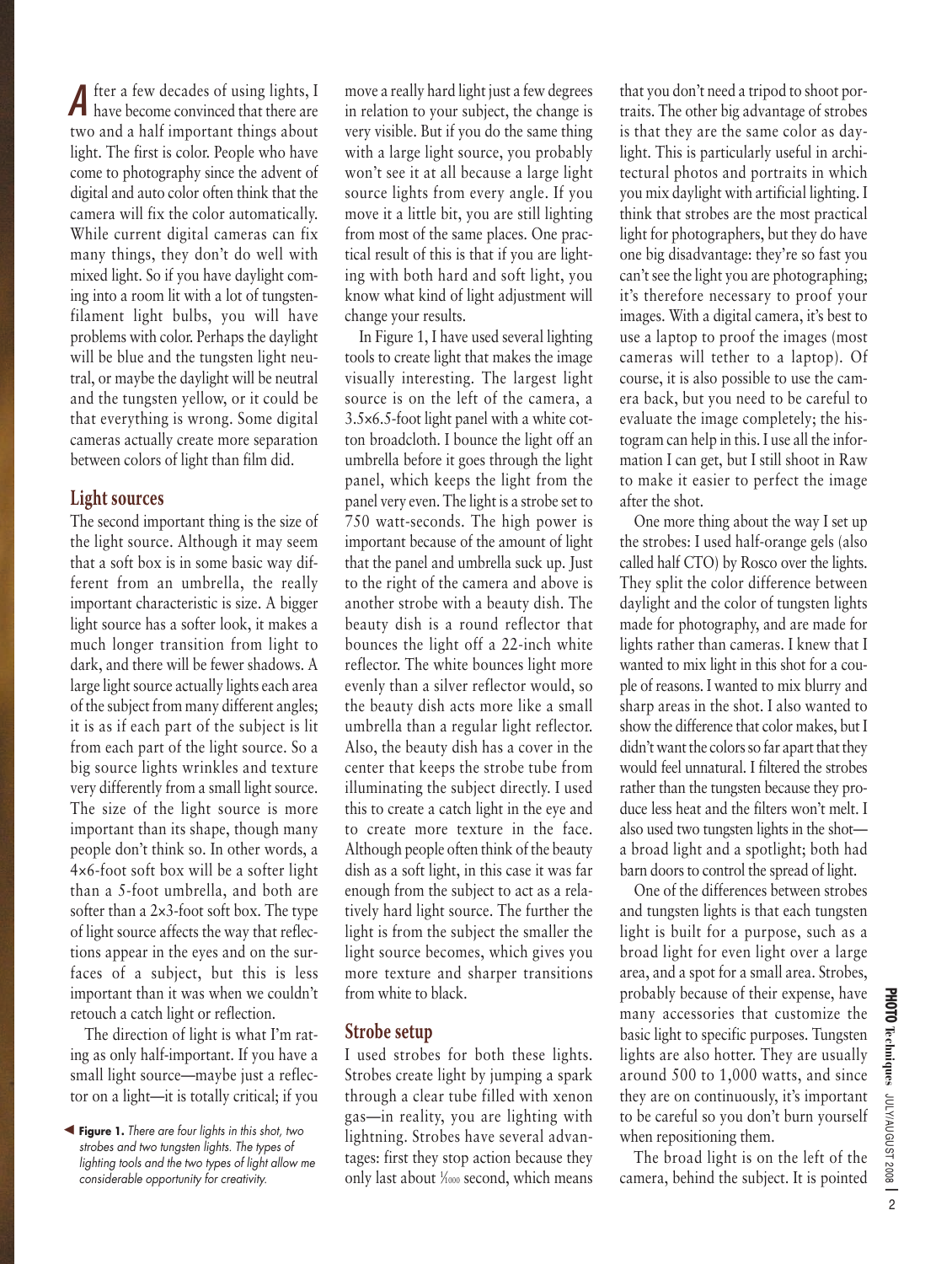

**Figure 2.** *Diagram for Figure 1.* **A:** *strobe with umbrella and light panel.* **B:** *tungsten broad light with barn doors, lights background.* **C:** *subject.* **D:** *tungsten spotlight with barn doors, edge light on subject.* **E:** *strobe with beauty dish.* **F:** *camera.*



**Figure 3.** *A 3.5*×*6.5-foot light panel. These panels are very flexible lighting tools.*



**Figure 4.** *Umbrellas: 60-inch bounce with removable black back, 45-inch covered rib, and 30-inch shoot through. The biggest umbrella is softest.*



**Figure 5.** *Soft boxes: Different sizes and shapes give different reflections and control. As with umbrellas, a larger soft box gives softer light.*



at the background to add color and increase the brightness of the background. It adds color because the tungsten light is yellower that the light from the strobes. The broad light is designed to spread light over a large area evenly, and it does this well. I therefore used barn doors (see page **XX**) to keep light off the subject. On the right side of the shot, I had a spotlight to light the subject on the right side of the picture; this light caused a rim of light that separates the subject and creates highlights in the picture. I used the barn doors on this side to keep light off the background. One more thing about these lights: they are fitted with quartz bulbs, which have better color consistency than the tungsten lights that look like regular light bulbs. You should try to avoid regular light bulbs as an important part of the image because they are much more yellow than a professional tungsten light source. You can see a diagram of the lighting for the shot in Figure 2.

## **Fluorescent tubes**

There is increasing interest in fluorescent tubes as a light source for photography. I can understand that a light that is continuous (such as a tungsten light) but is cooler would be a very attractive tool. But there are a couple of difficulties. The first is with color. Fluorescent tubes vary with the changes in the 60 cycle current of regular household electricity. So if you take several pictures at, say, <sup>1</sup> ⁄250 second, the color won't be the same in all the images. Because of these changes it is better to use shutter speeds of <sup>1</sup> ⁄30 or longer, which requires a tripod is. Also they are not very bright. I recently noted the manufacturer's specs on a soft box with fluorescent tubes: ISO 200,  $f/2.8$ , and a shutter speed of  $\frac{1}{30}$ second. For comparison, in Figure 1 I used ƒ/11 at ISO 160. That means that the strobe, even with the light panel and the umbrella, was four stops, or about 16 times, as bright as the fluorescent light. I should add that the shutter speed was <sup>1/1</sup> second, but that only affected the quartz lights, not the strobes, as I discussed above. As a result of the problems with color and the volume of light I haven't found fluorescent lights to be well suited for photos.

## **Light tools**

I have mentioned quite a few light modifiers, and I want to expand on this list a little. Many of these tools would work well with both strobes and tungsten lights, but a few, because of the heat, shouldn't be used with tungstens. First I'll discuss tools that make lights bigger light sources. I should also point out that these are the tools I actually work with, so they are a little beat-up in my pictures.

*Light Panels:* I make my own light panels, so not only are they very useful, they are very economical (Figure 3). The wonderful thing about the panels is that there are so many ways to use the panels. You can put a lamp behind them and use them to make a large diffusedlight source. In this case you can use the lamp straight, you can rake it across the surface, or, if you want a very soft light you can bounce the light off an umbrella before it goes through the panel, as I did in Figure 1. You can put a reflective silver or gold cover on a panel and use it as a reflector. You can even reflect off the white cotton I generally use to transmit light. Finally you can put a black cover over the panel and use it to block light. Light panels can be used with strobes or continuous lights.

*Umbrellas:* I first learned lighting using umbrellas. I still find them to be one of the best tools ever created for lighting. Umbrellas (Figure 4) are wonderfully easy to set up, and there are several ways to use them. They broaden light by bouncing it off the inner surface of white fabric, or you can transmit the light through the white fabric.

If you are lighting a small room, especially a bathroom, it is possible to use light from both sides at once because the light from the back of the umbrella bounces off the walls and back into the shot. Unless I am pressed for space, I use umbrellas as a bounce tool; there is less spill light if you bounce. Bigger umbrellas create softer light, and because of the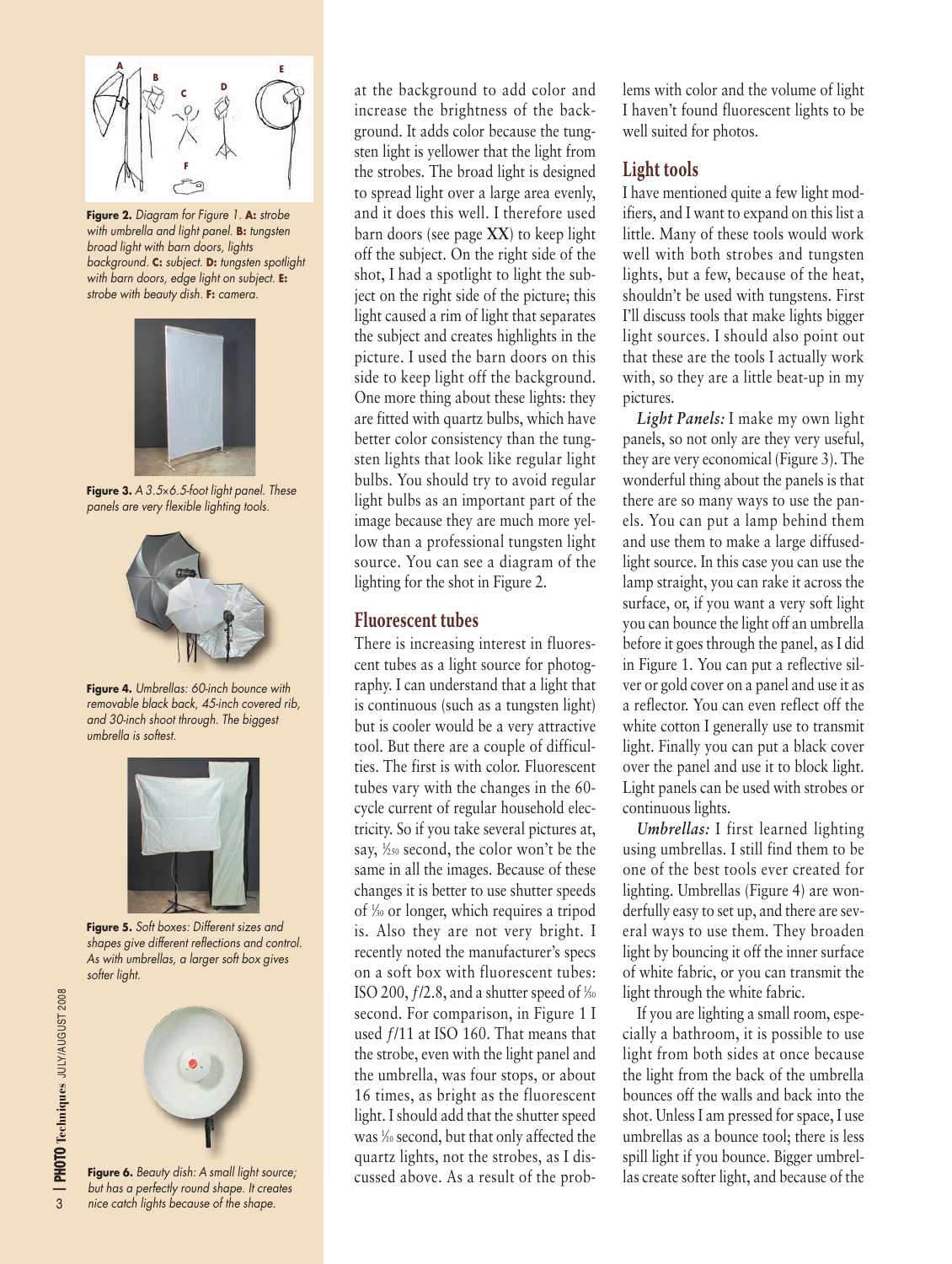way they collapse, they are as easy to travel with or to set up as smaller equipment. I use umbrellas with a removable black back so that light doesn't spill from the backside unless I want it to. I also like umbrellas where the fabric is in front of the ribs; it makes a cleaner reflection (Figure 4).

In addition to the backing and the way the fabric is set in the interior, there are a few other options: first you can get a silver umbrella, which reflects more light, but the quality of the light is harder. You can get gold and blue umbrellas, which help correct light between daylight and tungsten. (I have found the gold to be too yellow for warming a light.) Finally there are now enclosed umbrellas, which are a cross between an umbrella and a soft box. In practice, they are like a shoot-through umbrella without the spill. There are several concerns when using umbrellas. First, be careful of reflections, as they will look like (surprise, surprise) white round umbrellas. Second, they are difficult to use in a high wind. Finally, they spread light everywhere, so they can be difficult to control. Since they have an open design, they work well with both strobes and continuous lights. Many lights have built-in umbrella holders.

*Soft Boxes:* the basic design of a soft box is something like a dome tent. I find both dome tents and soft boxes annoying to set up and take down. Once set up, they are a good, even light source. Softboxes offer more control than an umbrella. If you can get one with a cover with that has a round or rectangular hole in front then you can choose a round reflection as well as the rectangle the box normally creates. Most manufacturers make adapters to fit popular models of strobes. As with an umbrella, the larger ones are a lot softer than the small ones. I have one that is about 3×3 feet; you can see it in Figure 5 along with a 6×2-foot strip light. I also have one that is about 12×16 inches that is very good for putting reflections in bottles. Although there are soft boxes designed for use with tungsten light, most are not. You can see that enclosing a hot bulb in nylon fabric

might not be a good idea. With strobes you generally need a unit that has a builtin fan.

*Beauty dish:* These work like a small umbrella or soft box, but with a defined shape. The one in Figure 6 is 22 inches across, a good size for portraiture if placed close to the subject. I also like them for catch lights in the eyes, if placed further back. One nice thing is that the shape is truly round, which is nice in a reflection. I have not seen any of these units for hot lights, but they may be out there. I would certainly use a fan on a strobe while using a beauty dish, since the center reflector covers the tube and modeling light.

*Bare bulb:* In certain situations just a strobe tube or quartz bulb by itself is your best lighting tool. The advantage is that it spreads light everywhere, but because they the bulbs are small, the problem is that the light is very hard. Still, if you need a light in the corner, often this works well since you get bounce from the walls. It's not a good way to use light in spaces without white walls. Also it is generally not useful outdoors since so much of your light goes where it isn't needed. A slight variation is to place a translucent plastic bottle over the bulb, which softens the light a little. One of my strobes is set up without a reflector in Figure 7.

## **Small-area tools**

The next group of tools makes light cover a smaller area. With the exception of the barn doors, they are really designed only for strobes. All of these units create light with hard shadows and fast transitions from light to dark, called hard light. There are various kinds of spotlights designed to do the same thing for tungsten light. I'll mention a few at the end.

A *Reflectors* is a simple dish that attaches to the end of a strobe, or is built into a tungsten light. This offers control, certainly compared to a bare bulb. Most strobe manufacturers make reflectors of various sizes that offer different light spreads. The one in Figure 8 is a  $60^{\circ}$ reflector. Reflectors generally only fit



**Figure 7.** *Bare bulb: just the light itself.*



**Figure 8.** *Reflector: really the simplest lighting tool; it gives direction to light.*



**Figure 9.** *Barn doors: The movable blades or doors allow control over the spread of light.*



**Figure 10.** *Snoots are very dramatic lights; they create a small pool or spot of light. Some manufacturers make more than one size snoot to give different sizes of spots. The size of the light from the snoot increases the further it is from the strobe.*



*makes a very small spotlight that doesn't spread much. The grid is a honeycombshaped baffle that goes over the strobe. The small size of the individual holes keeps the light from becoming a larger spot.*